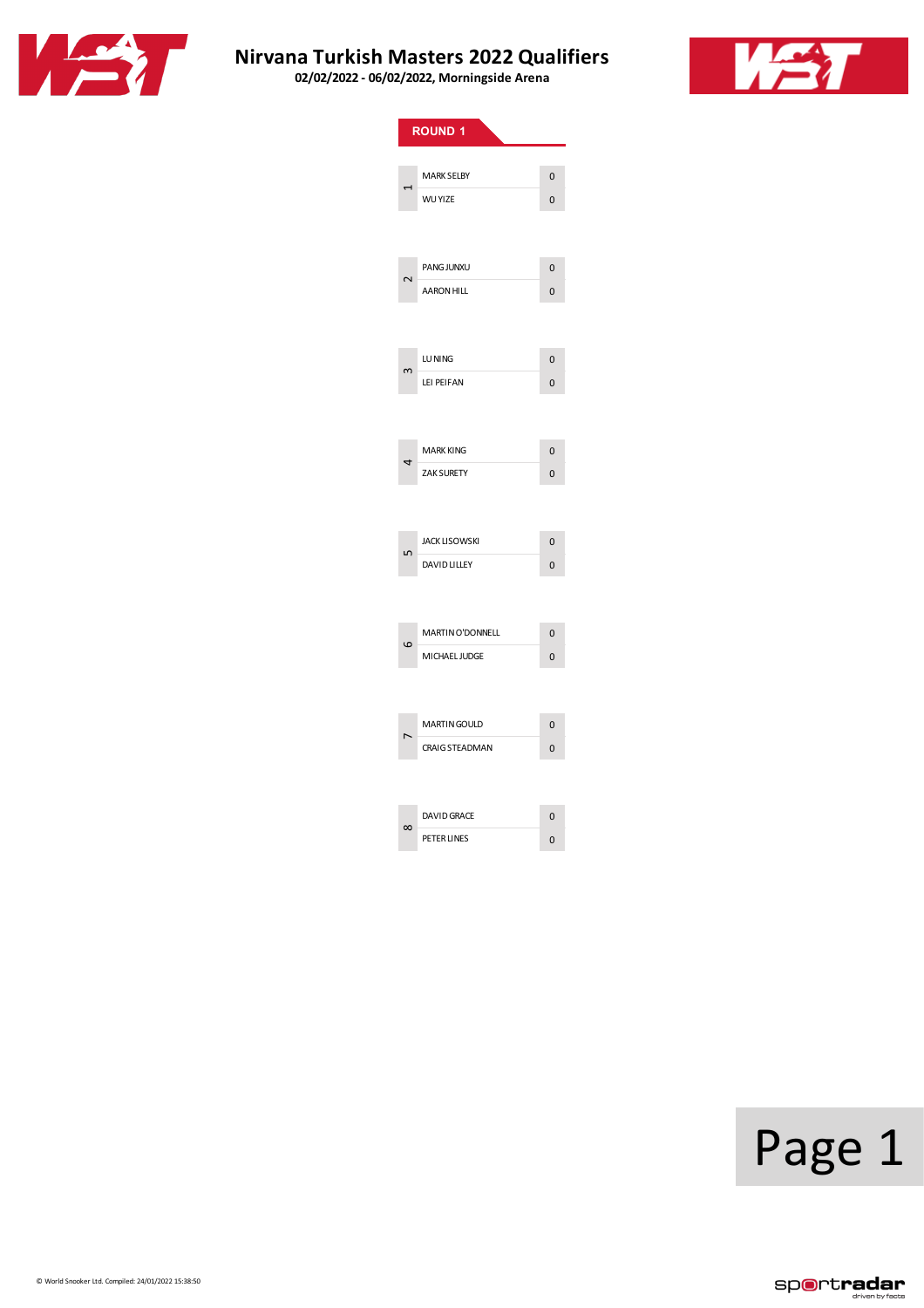



|                         | <b>ROUND 1</b>       |                |
|-------------------------|----------------------|----------------|
|                         |                      |                |
| Ō                       | LIAM HIGHFIELD       | $\overline{0}$ |
|                         | <b>ASHLEY HUGILL</b> | 0              |
|                         |                      |                |
|                         | <b>JORDAN BROWN</b>  | 0              |
| $\overline{\mathsf{C}}$ | <b>BAI LANGNING</b>  | $\overline{0}$ |
|                         |                      |                |
|                         |                      |                |
|                         | THEPCHAIYA UN-NOOH   | $\Omega$       |
|                         | <b>ISMAILTÜRKER</b>  | 0              |
|                         |                      |                |
|                         |                      |                |
| 2                       | STEPHEN MAGUIRE      | 0              |
|                         | <b>ZHAO JIANBO</b>   | 0              |
|                         |                      |                |
|                         | A URSENBACHER        | $\overline{0}$ |
| Ξ                       | <b>JAMES CAHILL</b>  | 0              |
|                         |                      |                |
|                         |                      |                |
| $\vec{r}$               | <b>MATTHEW SELT</b>  | 0              |
|                         | <b>ZHANG ANDA</b>    | $\overline{0}$ |
|                         |                      |                |
|                         |                      |                |
| 51                      | <b>SUNNY AKANI</b>   | $\overline{0}$ |
|                         | <b>MICHAEL WHITE</b> | $\overline{0}$ |
|                         |                      |                |
|                         | <b>ZHAO XINTONG</b>  | 0              |
| ٩                       | LOUIS HEATHCOTE      | 0              |

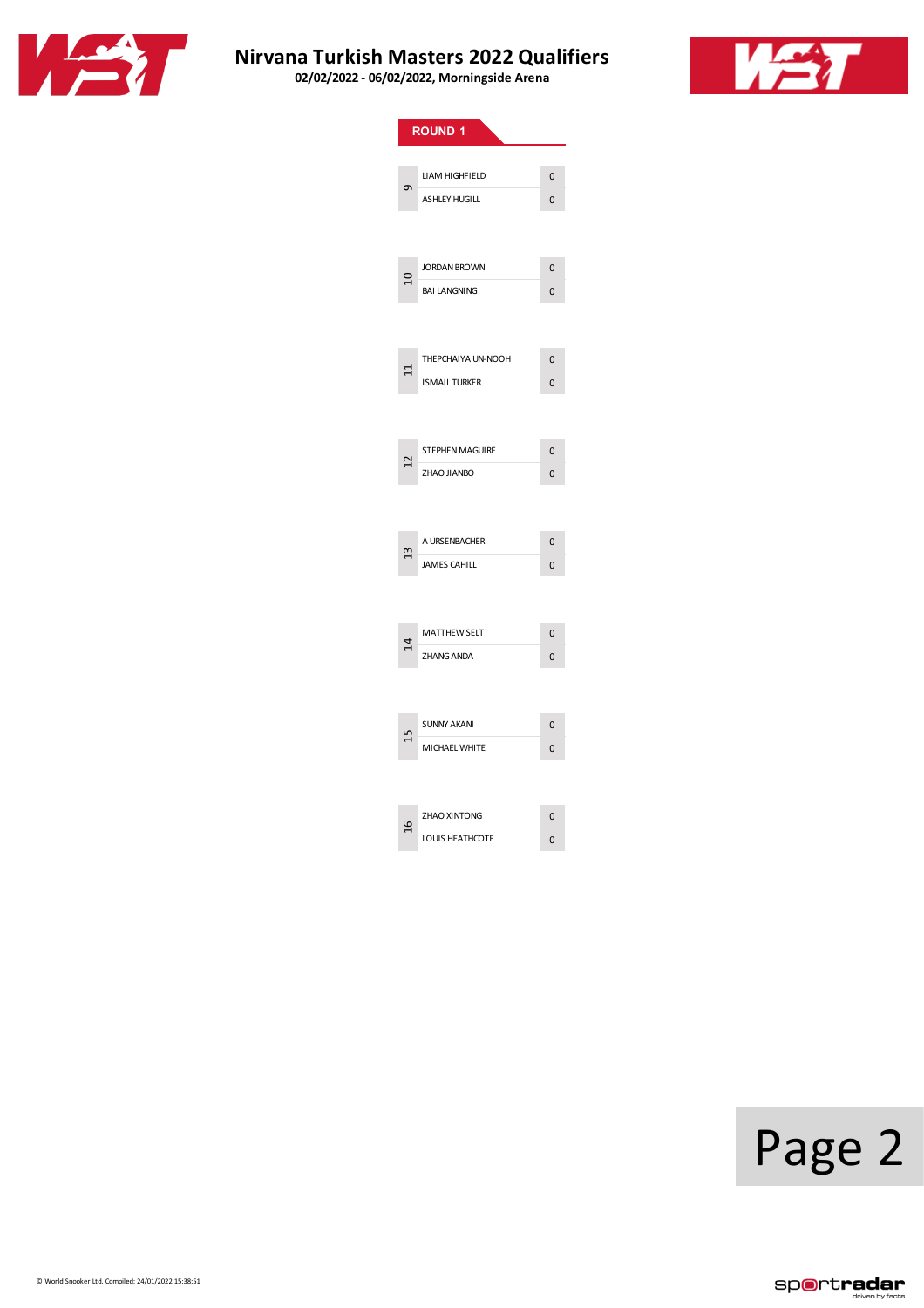



|                     | ROUND <sub>1</sub>    |                |
|---------------------|-----------------------|----------------|
|                     |                       |                |
| ₽                   | <b>JOHN HIGGINS</b>   | 0              |
|                     | <b>BARRY PINCHES</b>  | $\overline{0}$ |
|                     |                       |                |
|                     | ROBBIE WILLIAMS       | $\overline{0}$ |
| $\overline{\infty}$ |                       |                |
|                     | <b>ALFIE BURDEN</b>   | 0              |
|                     |                       |                |
| $\overline{a}$      | <b>GARY WILSON</b>    | $\overline{0}$ |
|                     | <b>LUKAS KLECKERS</b> | 0              |
|                     |                       |                |
|                     |                       |                |
| 20                  | MICHAEL HOLT          | 0              |
|                     | JOHN J ASTLEY         | 0              |
|                     |                       |                |
| ದ                   | STUART BINGHAM        | $\overline{0}$ |
|                     | <b>JACKSON PAGE</b>   | 0              |
|                     |                       |                |
|                     | <b>MARK JOYCE</b>     | 0              |
| 22                  | SIMON LICHTENBERG     | $\overline{0}$ |
|                     |                       |                |
| 23                  | <b>GRAEME DOTT</b>    | $\overline{0}$ |
|                     | <b>SEAN MADDOCKS</b>  | 0              |
|                     |                       |                |
| 4                   | SCOTT DONALDSON       | 0              |
|                     | <b>CHEN ZIFAN</b>     | $\overline{0}$ |
|                     |                       |                |

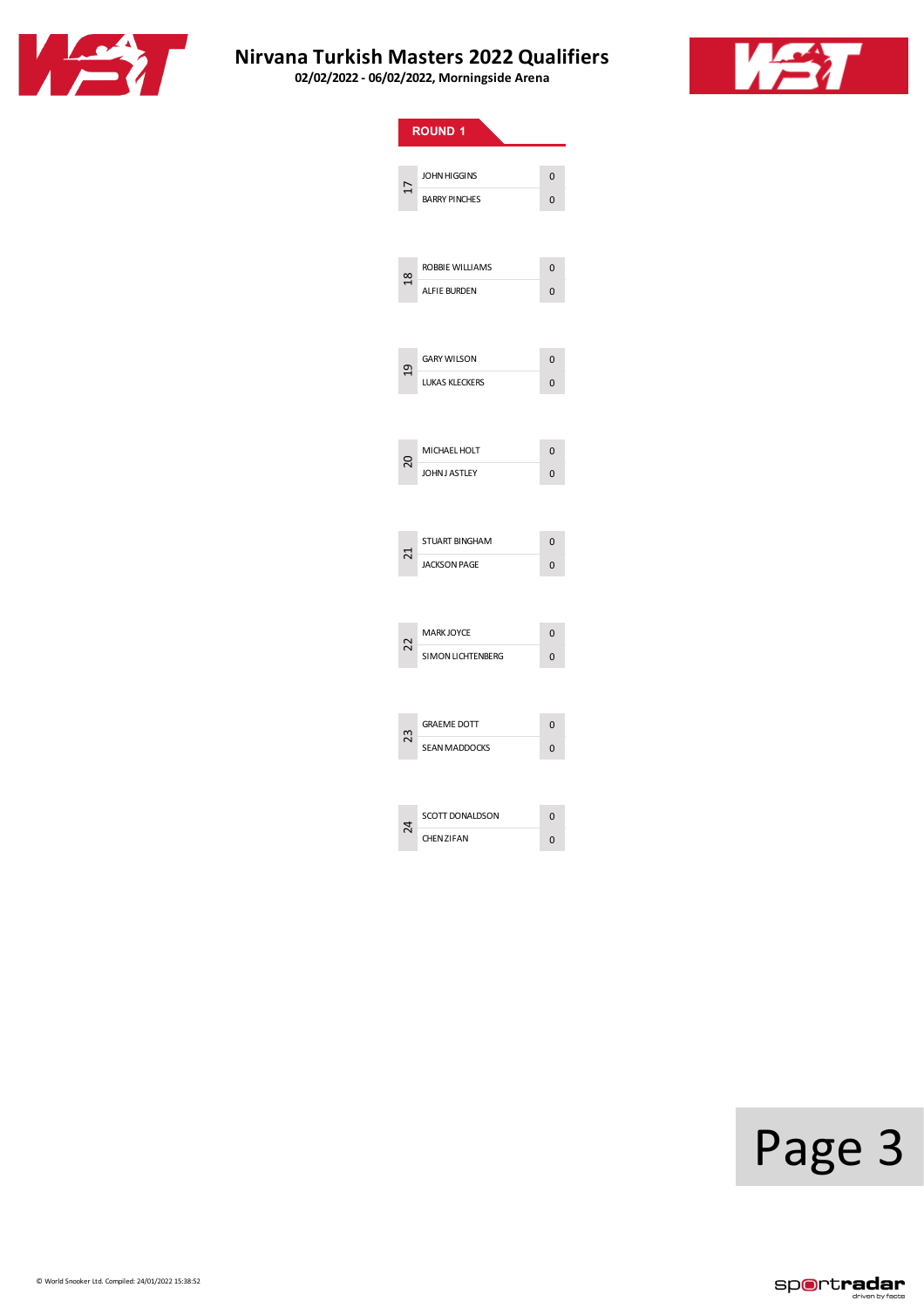



|               | <b>ROUND 1</b>          |                |
|---------------|-------------------------|----------------|
|               |                         |                |
| 25            | <b>ANTHONY HAMILTON</b> | 0              |
|               | <b>KEN DOHERTY</b>      | $\mathbf 0$    |
|               |                         |                |
|               |                         |                |
| 26            | <b>TOM FORD</b>         | $\overline{0}$ |
|               | HAMMAD MIAH             | $\Omega$       |
|               |                         |                |
|               |                         |                |
|               | <b>DOMINIC DALE</b>     | $\mathbf 0$    |
| 27            | SI JIAHUI               | $\overline{0}$ |
|               |                         |                |
|               |                         |                |
|               | <b>ANTHONY MCGILL</b>   | $\overline{0}$ |
| $\frac{8}{2}$ | <b>JAMIE CLARKE</b>     | 0              |
|               |                         |                |
|               |                         |                |
|               | ROBERT MILKINS          | $\Omega$       |
| 29            | NIGEL BOND              | 0              |
|               |                         |                |
|               |                         |                |
|               | <b>DING JUNHUI</b>      | $\overline{0}$ |
| 90            | <b>ANDREW PAGETT</b>    | $\overline{0}$ |
|               |                         |                |
|               |                         |                |
|               | <b>TIAN PENGFEI</b>     | 0              |
| ಸ             | <b>ALLANTAYLOR</b>      | 0              |
|               |                         |                |
|               |                         |                |
|               | <b>KYREN WILSON</b>     | 0              |
|               | <b>RORY MCLEOD</b>      | $\overline{0}$ |
|               |                         |                |

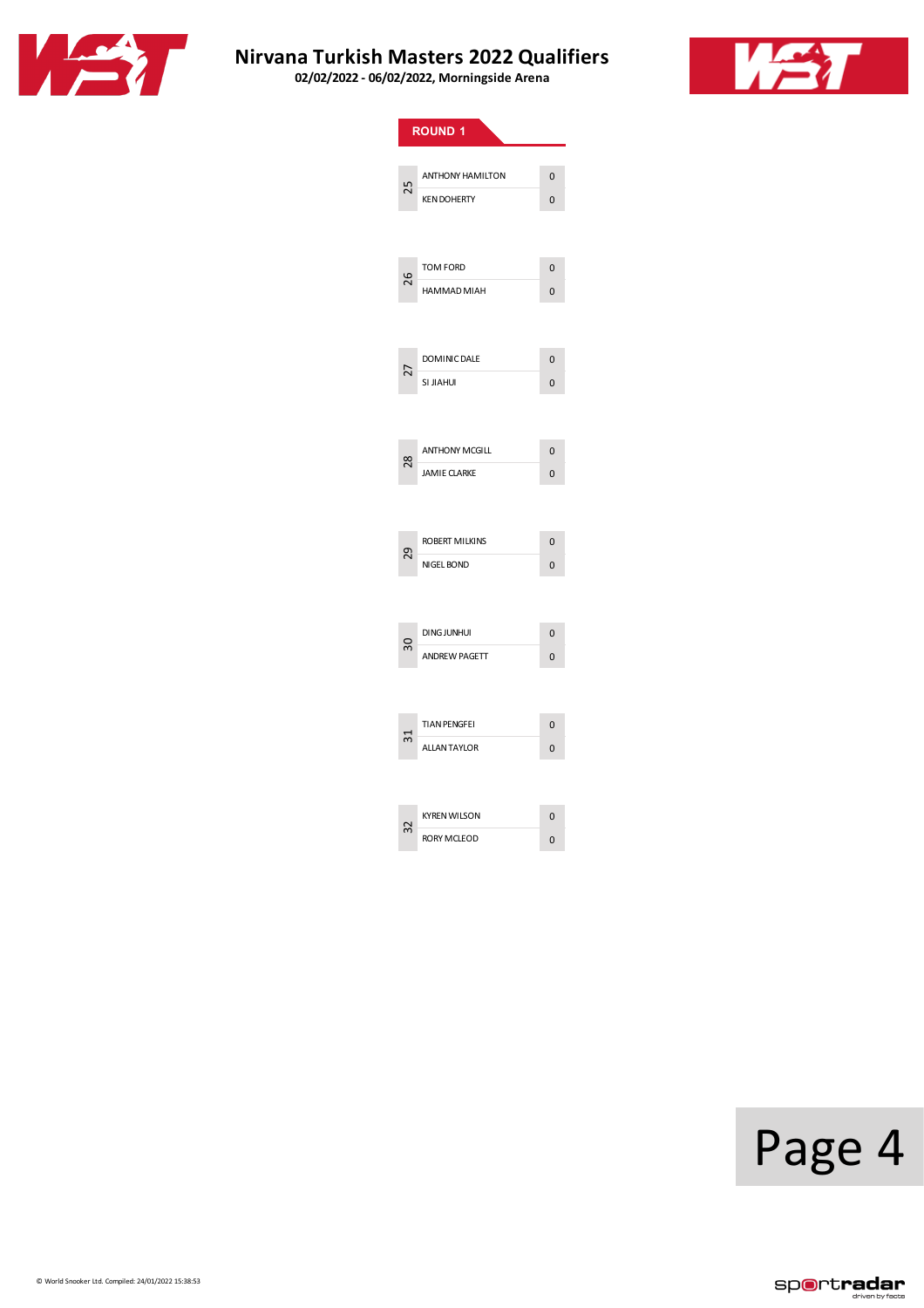



|    | <b>ROUND 1</b>                            |                     |
|----|-------------------------------------------|---------------------|
|    |                                           |                     |
| 33 | <b>NEIL ROBERTSON</b>                     | $\overline{0}$      |
|    | <b>IULIAN BOIKO</b>                       | 0                   |
|    |                                           |                     |
| 34 | ANDREW HIGGINSON                          | $\overline{0}$      |
|    | <b>JAMIE O'NEILL</b>                      | 0                   |
|    |                                           |                     |
| 35 | XIAO GUODONG                              | $\overline{0}$      |
|    | <b>XUSI</b>                               | $\Omega$            |
|    |                                           |                     |
|    | NOPPON SAENGKHAM                          | 0                   |
| 36 | <b>OLIVER LINES</b>                       | $\overline{0}$      |
|    |                                           |                     |
|    | YAN BINGTAO                               | $\overline{0}$      |
| 37 | STEVEN HALLWORTH                          | $\overline{0}$      |
|    |                                           |                     |
|    | <b>JOE O'CONNOR</b>                       | $\overline{0}$      |
| 38 | MITCHELL MANN                             | $\Omega$            |
|    |                                           |                     |
|    |                                           |                     |
| 59 | <b>DAVID GILBERT</b><br><b>ANDY HICKS</b> | 0<br>$\overline{0}$ |
|    |                                           |                     |
|    |                                           |                     |
| 9  | <b>ELLIOT SLESSOR</b>                     | 0                   |
|    | <b>DUANE JONES</b>                        | $\overline{0}$      |

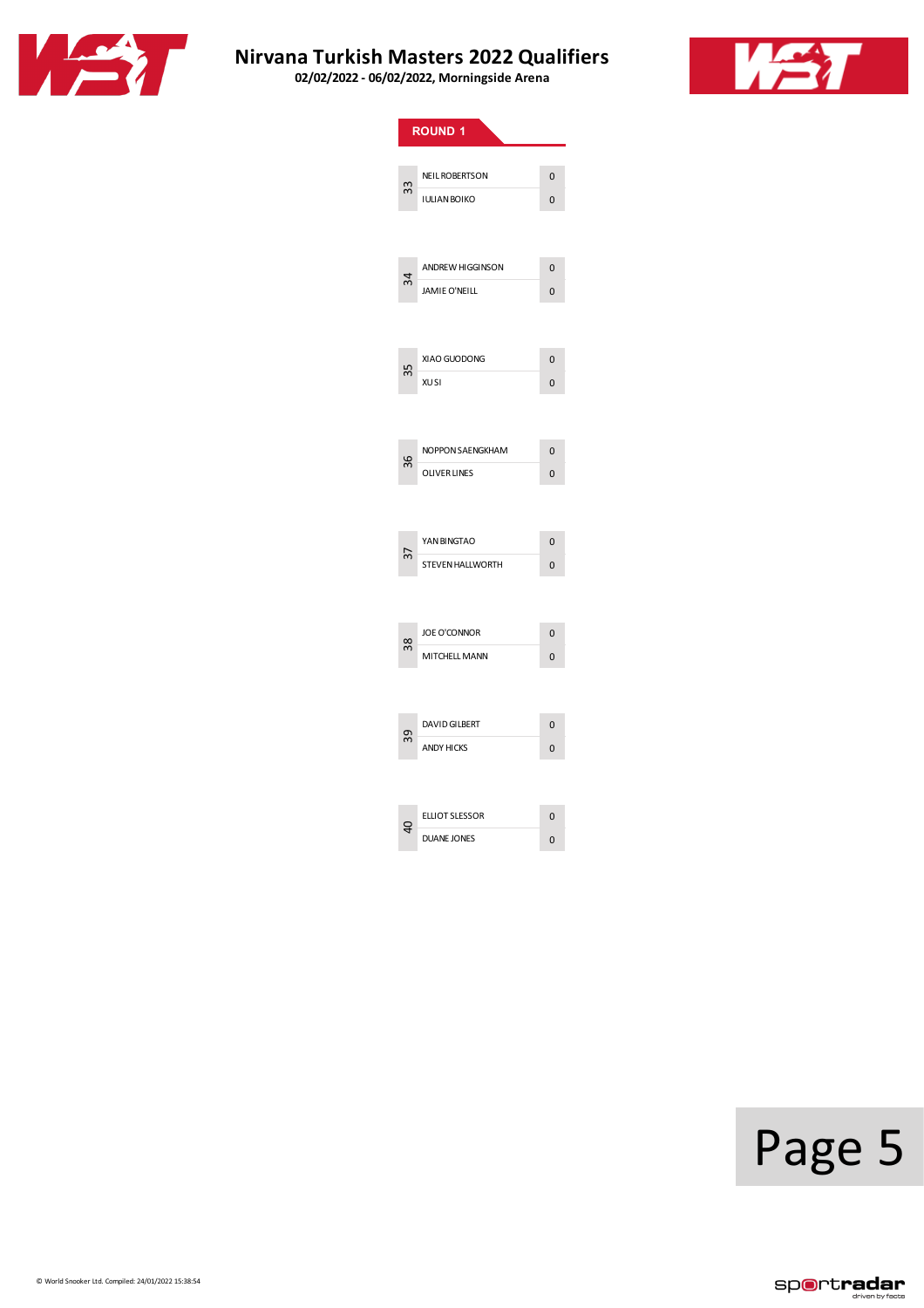



|                | <b>ROUND 1</b>         |                |
|----------------|------------------------|----------------|
|                |                        |                |
| $\overline{4}$ | <b>BEN WOOLLASTON</b>  | $\overline{0}$ |
|                | <b>IAN BURNS</b>       | 0              |
|                |                        |                |
| $\overline{4}$ | <b>HOSSEIN VAFAEI</b>  | $\Omega$       |
|                | <b>ENES BAKIRCI</b>    | 0              |
|                |                        |                |
| 43             | <b>JAK JONES</b>       | $\mathbf 0$    |
|                | <b>GERARD GREENE</b>   | 0              |
|                |                        |                |
| 4              | <b>MARK ALLEN</b>      | $\overline{0}$ |
|                | <b>CHANG BINGYU</b>    | 0              |
|                |                        |                |
| 45             | <b>JIMMY ROBERTSON</b> | $\Omega$       |
|                | <b>DEAN YOUNG</b>      | 0              |
|                |                        |                |
| $\frac{4}{6}$  | <b>RYAN DAY</b>        | $\overline{0}$ |
|                | <b>CAO YUPENG</b>      | $\overline{0}$ |
|                |                        |                |
|                | LYU HAOTIAN            | 0              |
| 47             | <b>FERGAL O'BRIEN</b>  | $\overline{0}$ |
|                |                        |                |
| ఞ              | <b>SHAUN MURPHY</b>    | 0              |
|                | <b>JIMMY WHITE</b>     | 0              |
|                |                        |                |

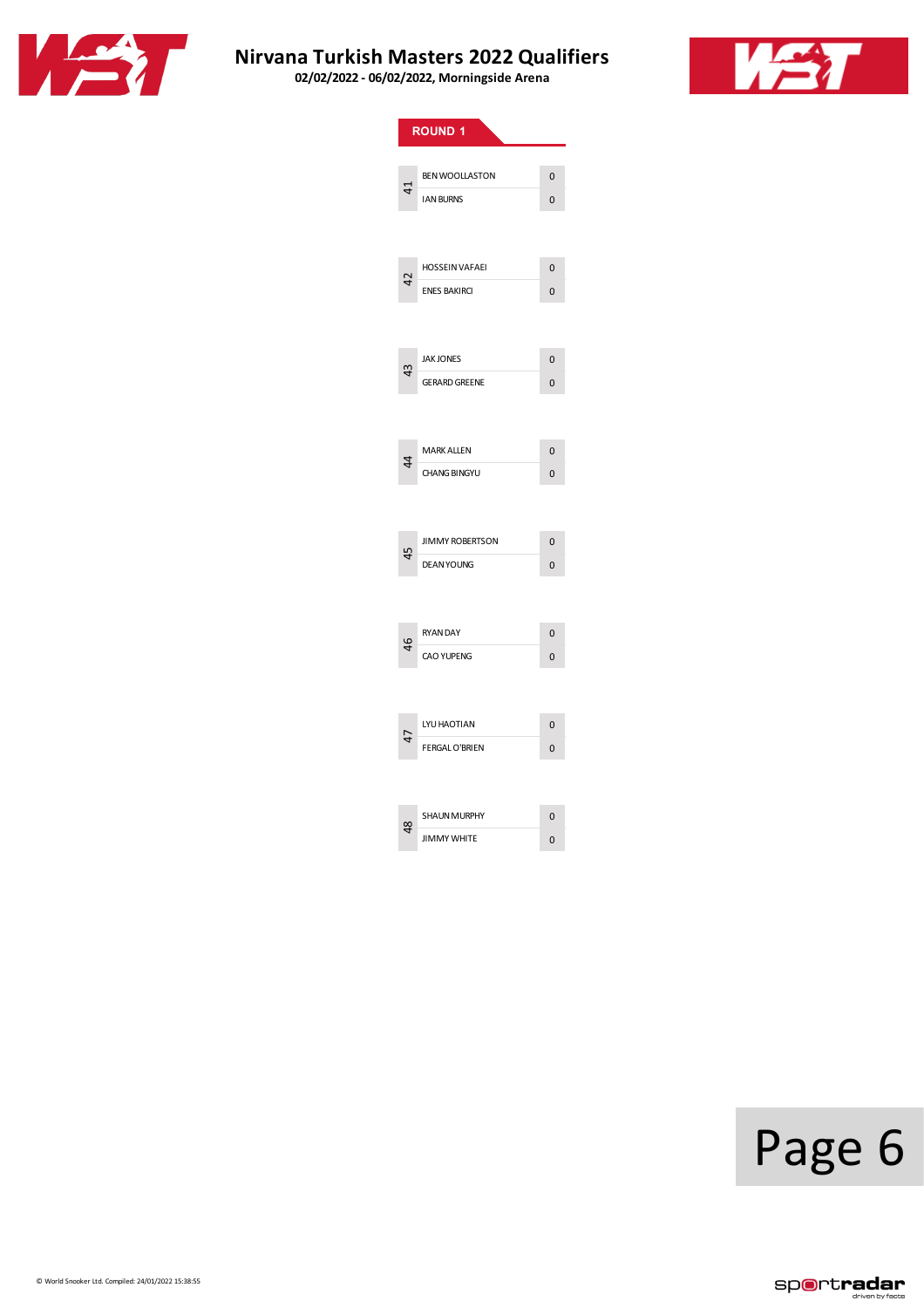



|               | <b>ROUND 1</b>         |                |
|---------------|------------------------|----------------|
|               |                        |                |
| $\frac{1}{2}$ | <b>MARK WILLIAMS</b>   | 0              |
|               | <b>REANNE EVANS</b>    | 0              |
|               |                        |                |
|               |                        |                |
| 50            | <b>MATTHEW STEVENS</b> | $\overline{0}$ |
|               | <b>FARAKH AJAIB</b>    | $\overline{0}$ |
|               |                        |                |
|               | <b>ALI CARTER</b>      | $\overline{0}$ |
| 51            | <b>BEN HANCORN</b>     | 0              |
|               |                        |                |
|               |                        |                |
|               | <b>JAMIE JONES</b>     | $\overline{0}$ |
| 52            | <b>JAMIE WILSON</b>    | 0              |
|               |                        |                |
|               |                        |                |
| 53            | <b>BARRY HAWKINS</b>   | $\overline{0}$ |
|               | <b>YUAN SIJUN</b>      | $\overline{0}$ |
|               |                        |                |
|               |                        |                |
| 54            | <b>MARK DAVIS</b>      | $\overline{0}$ |
|               | ROSS MUIR              | $\overline{0}$ |
|               |                        |                |
|               | RICKY WALDEN           | $\overline{0}$ |
| 55            | <b>ASHLEY CARTY</b>    | 0              |
|               |                        |                |
|               |                        |                |
| ပိုင          | <b>SAM CRAIGIE</b>     | $\overline{0}$ |
|               | <b>SANDERSON LAM</b>   | $\overline{0}$ |
|               |                        |                |